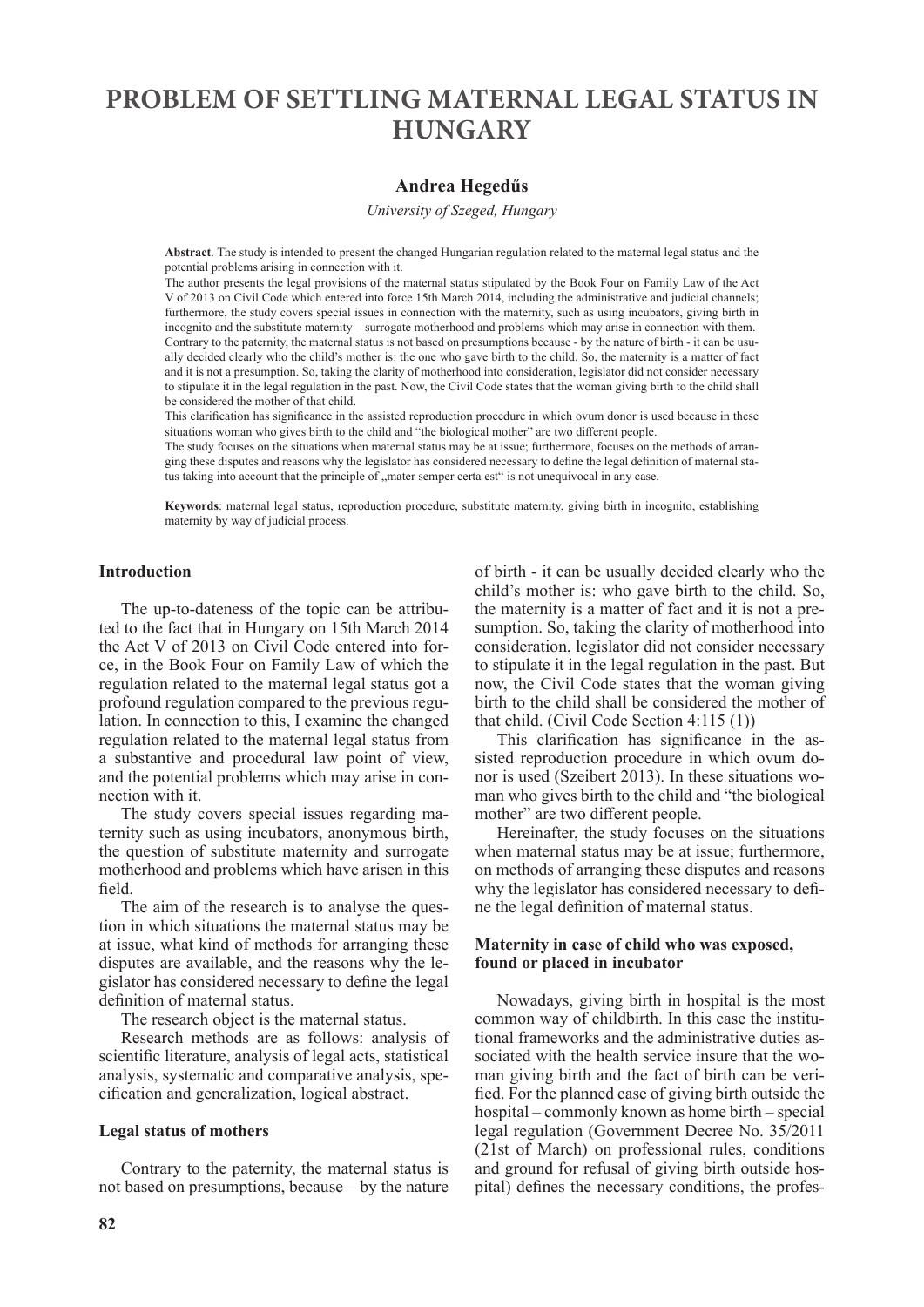sional requirements and the administrative tasks associated with the birth.

There may be exceptional situations when mother's personality is not clear, for example in case of child exposed or found – when parents are known – or when the mother identifies herself with false, stolen or borrowed identity card during childbirth.

In the latter case mother's false data will be recorded in the birth certification, so the identification means the real problem. Registration including inaccurate data can be arranged by way of administrative procedure during the registration procedure.

In case of child found, if the parents are not clear, fictitious parents will be registered (Act I of 2010 on registration procedure Section 61 (5) and Decree of Ministry of Public Administration and Justice No. 32/2014 (19th of May) on detailed rules on registration procedure tasks, Section 26 (2)) and both of maternal and paternal status will be unfilled. Furthermore, the child shall be seemed found also in the case when his/her mother does not identify herself at time of childbirth, either within 30 days from its announcement and leaves the child in the hospital without supervision (Act on registration procedure Section 61 (5)).

After finding children exposed or found criminal procedure shall be commenced; moreover, their adoption shall take place after determining suitability for adoption by the guardian authority.

Furthermore, we should talk about children placed in incubator. By using incubator the children may be saved whose parents cannot bring up or do not want to bring up them. Although, by using incubators human lives can be saved, until entry into force of the Act XXII of 2005 on amending certain acts in favour of newborns placed in incubator operated by medical institutions the former Criminal Code classified placing child in incubator as criminal offense of changing family status (Act IV of 1978 on Criminal Code (former Criminal Code) Section 193).

The legal regulation mentioned created such a legal environment which made situation of children placed in incubator in medical institution easier solvable by amending the Family Act with a provision according to which parental consent was not needed to the adoption in case of children placed in incubator in order to bring up them by other person (Act IV of 1952 on Family Act Section 48  $(5)$  c)).

The Civil Code also includes this provision (Civil Code Section: 4:127 (1) e)) ensuring a six-week long "cooling-off period" for the parents to reclaim the child placed in incubator, so "waiver made by implicit conduct may be revoked".

The abovementioned rule on the adoption made it possible that mother's known personality – by the nature of childbirth – remained unknown *and the maternal status became unfilled*. Lack of mother results that the presumption of paternity shall not be applicable, so family status of child placed in incubator remains unsettled in full, but presumption of parental consent to the adoption ensures that the child may grow up in a family.

In terms of protection of life the legal solution mentioned seems unproblematic, but using incubators raise several ethical and legal questions which were reflected in the investigation carried out in 2012 by the Commissioner for Fundamental Rights (Report made by the Commissioner for Fundamental Rights in case No. AJB-5441/2012 available:

http://www.ajbh.hu/documents/10180/111959/ 201205441.pdf).

If we focus on issues existing in the field of family law, one of the central controversial questions is the consent to the adoption or its absence. Taking into account that being anonymous is one of the essential elements of placing in incubator, it shall not be revealed who has placed the child in the incubator: the mother, father or other person, furthermore whether the parents agree. So, it is only a presumption that the child has been placed there by his parent in order to bring him/her up by other person.

Further problem is that the legal regulation requires parental consent to the adoption. Since it is unknown who has placed the child in the incubator, the question is whether "implied consent" of both parents may be presumed on the basis of placing child in incubator and expiring the six-week period thereafter.

In my opinion, the six-week period for reclaiming the child may solve such situations when the child has not be placed by the parent or the parent has not acted by his own choice. During this sixweek waiting period parents may reconsider their decision and resolve their situation in life which has forced them to abandon their child.

So, taking into account that a parent who places his/her child in incubator does not commit criminal offense and adoption does not require the parents' consent, arranging situation of child placed in incubator has become easier.

From registration point of view, children exposed, found and placed in incubator are not different. In case of infants put in incubator or other places, fictitious parents will be registered in the birth certification if parents' personality remains unknown.

#### **Giving birth in incognito as an option**

During social debates in connection with using incubators; furthermore, in the investigation carried out in 2012 by the Commissioner for Fundamental Rights mentioned possibility of introducing giving birth in incognito and anonymous prenatal care was arisen. According to the supporters of giving birth in incognito this option is more efficient than placing in incubator: childbirth itself would take place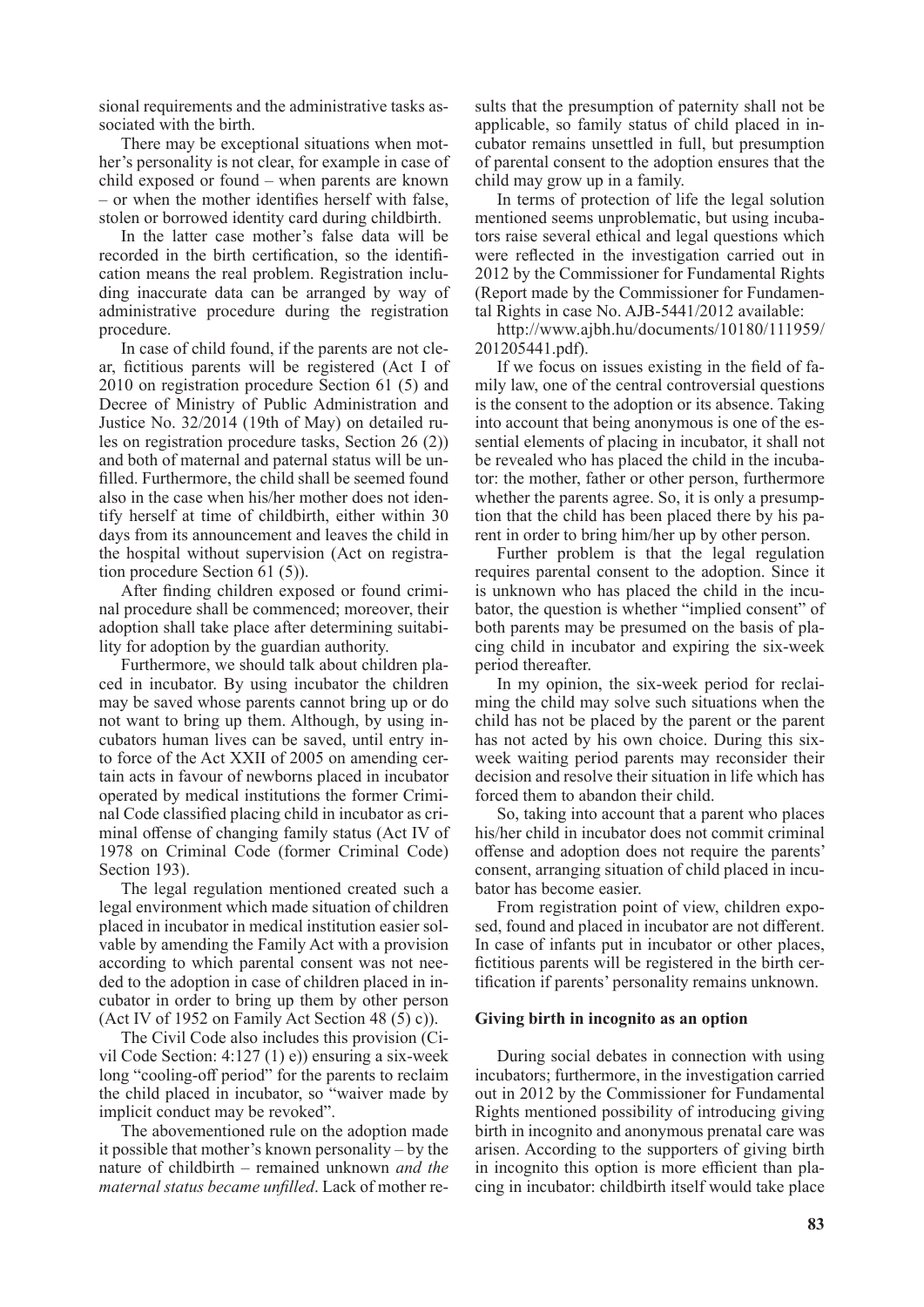under medical supervision, however incubators are found in small number in the country, and theoretically giving birth in incognito would be possible in all hospitals.

In Hungary there has been an attempt to introduce giving birth in incognito, but the bill related (Bill No. T/10326, available:

http://www.parlament.hu/irom39/10326/10326. pdf)

has not been adopted so far. The bill would have made possible to place infant in safe place ensuring the fast finding and care in case of lack of incubator. In connection with giving birth in incognito the bill stipulated that mother's data should be managed by the hospital in order to control the medical insurance and mother's consent to the adoption – which could be revoked until children's age of six weeks – should be included in a separate statement.

Giving birth in incognito exists in several foreign countries (French, Austria, Czech Republic, Greece, Luxembourg) where mother's personal data are usually managed separately (for example mother shall put the document containing her data in a closed envelop) and mothers shall abandon their child in a separate statement. Most countries determine a period during which mothers may change their will in order to bring their child up or may participate in open adoption procedure in order to adopt child by other relative.

So, by introducing giving birth in incognito, the legal environment will be similar to the placement in incubator but – taking the examples of foreign countries into account – mother should give her consent to the adoption. It raises the questions: if mother's personality may be considered as unknown in possession of such legal statement; furthermore, if child's family status is not arranged in full and fictitious parents may be registered in the birth certification knowing the date and place of birth. If we focus on the significance and name of this possibility, the answer for all three questions is yes; and statements needed to the adoption – even if it includes the blood mother's personal data – may be considered a document which shall be used exclusively during the adoption.

# **Maternity in case of assisted reproduction procedure Reproduction procedure**

Assisted reproduction procedure refers to medical methods, interventions in which insemination in order to have child happens with medical assistant and not or not in full in natural way.

In Hungary the Health Act includes the types of reproduction procedure, general conditions of their use; furthermore, the rules on donating human gametes and embryo. Detailed rules on the reproduction procedure and the right to dispose with human gametes and embryo are included in Decree No.  $30/1998$  (24<sup>th</sup> of June) of the Ministry for National Economy (Hereinafter: Decree of the Ministry for National Economy) on carrying out special procedures intended to reproduction procedure, dispose of human gametes and embryos and their frozen storage Spouses, partners of opposite sex and single women can participate in reproduction procedure if they cannot have children in natural way most probably. The procedure is initiated at the request contained in the private document of full probative value which is completed with information derived from physician carrying out the intervention and applicants' joint statement of consent (or the single woman's statement of consent). The procedure itself takes place on the basis of mentioned.

# **Who shall be considered mother in case of reproduction procedure?**

From family legal status point of view participants' statement of consent has decisive effect on formation of presumption of paternity, but mother also shall give her statement of consent. However, mother's status establishes by giving birth and it does not create by making the statement.

Development of medical science ensures that both the woman's ovum who wishes child and other woman's ovum or embryo can be used in the reproduction procedure. Therefore, biological "mother" and mother giving birth and bringing up the child are separated from each other.

It is at issue: if the woman who gives birth and the genetic mother are not the same people, who shall be considered mother. In case of donating ovum or embryo who shall be considered mother legally: the donor or the woman who gives birth.

Essence of donating ovum and embryo is to help women who cannot have child in natural way. So, the essence of this possibility would terminate if donor also was entitled to mother status. The Family Act did not include that woman giving birth should be considered mother, but in connection with action for judgement of maternity it stipulated that if the origin was consequence of reproduction procedure, establishing maternity by way of judicial process should not be initiated against the woman who had donated human gametes or embryo (Family Act Section 39 (3)) The Family Act did not include any provision for the right of woman donating ovum or embryo to sue for establishing own maternity.

At time of creating the Civil Code, it was important to stipulate that woman giving birth to the child shall be considered the mother of that child. Taking into account that the Family Act excluded establishing maternity against only the donor, theoretically the donor woman would sue for establishing her maternity by way of judicial process. So, the Civil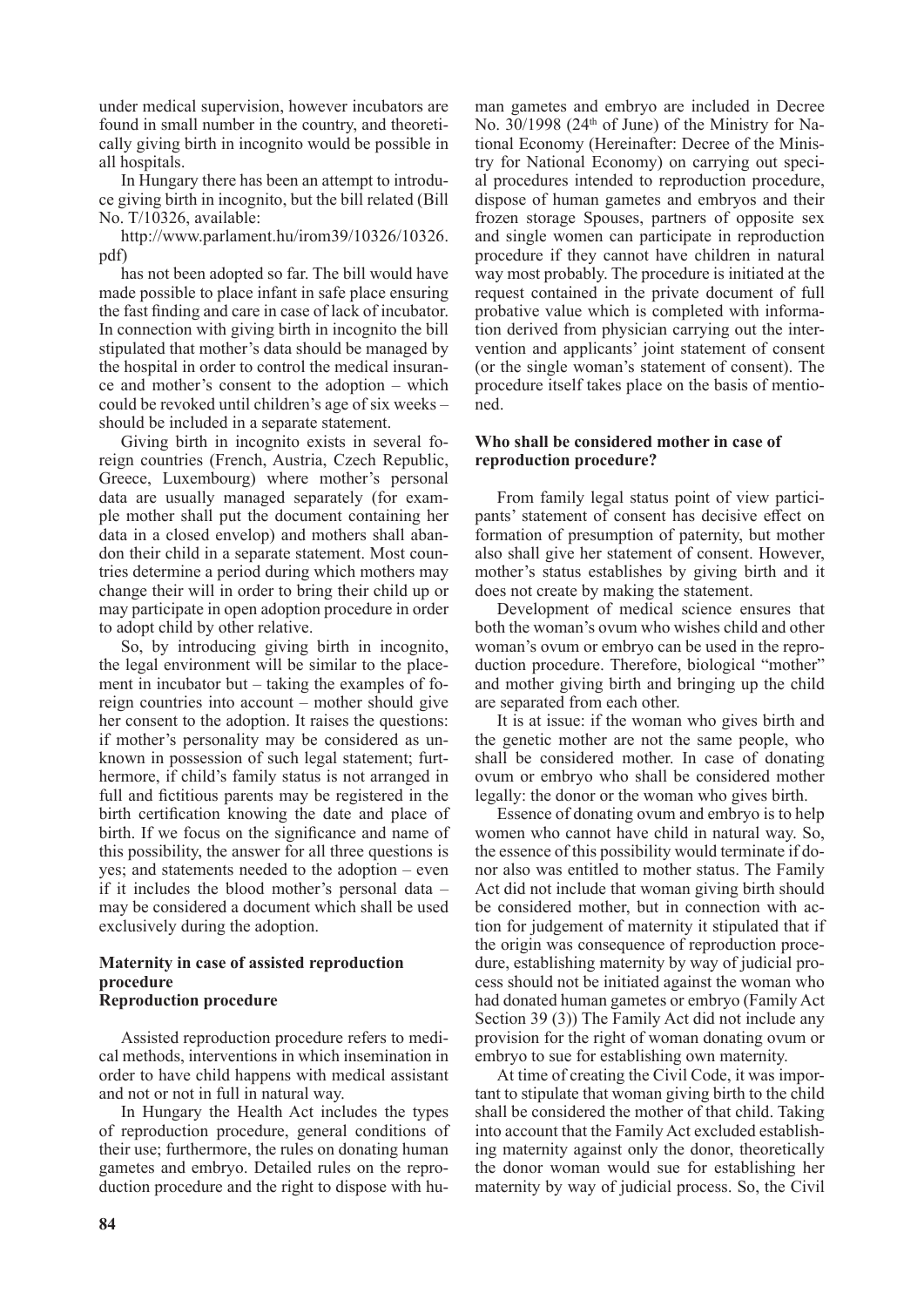Code stipulates that no action may be brought by a woman who made a donation of gamete or embryo for the procedure (Civil Code Section 4:115 (4)).

#### **Substitute maternity**

"Decision" of maternity may arise in case of surrogate maternity – which is not legally ruled in Hungary. Essence of this solution existing among reproduction procedure that a woman gives birth and "wishing parents" bring the infant up as own child. There are several variations for the child's biological origin; it is also possible that new life is created by inseminating substitute mother's ovum. So, it is possible that substitute mother giving birth is in biological relation with the child. Independently from origin of gametes, in case of surrogate maternity using expression of "who gave birth" to fill the maternal status is not clear.

In case of using or banning/allowing this possibility its specific rules and name are different in the countries. Where the legal regulation is better worked out, expression of surrogate mother or gestational mother is used; but, for example, in Germany, where the surrogate maternity is prohibited, it is called Ersatzmutter or Leihmutter (Navratyil 2012). In Hungary expressions of "dajkaanya" and "béranya" exist; the former refers to selfless help undertaken without compensation which was included in the Health Act as well (Health Act Section 183 (2)), the latest one covers the woman who undertakes to give birth for compensation.

In Hungary the original text of the Health Act (Health Act, Section 183 and 184 which did not enter into force) would have regulated the substitute maternity as "dajkaanyaság". Only spouses and partners of different sex would have been entitled to this possibility by implanting embryos created with their own human gametes. The Health Act stipulated three alternative conditions for the woman who wanted to take part in the procedure: inability to pregnancy bodily of woman giving ovum; pregnancy would endanger her life or physical integrity or in case of implanting embryo is not likely to be born a healthy child from the embryo.

The Health Act included conditions for the "dajkaanya" too: she should be close relative of one of the members of the couple creating the embryo (This time definition of close relatives was included by the Section 685 b) Act IV of 1959 on Civil Code (hereinafter: former Civil Code)); furthermore, she should be a person of legal capacity and suitability for giving birth healthy child,; moreover she should have at least one life-born child; finally should be at least 25 and under 40 at time of implanting the embryo.

Procedure would have been used in possession of permission defined in the ministerial decree and specialist proposal; the permission would have been given on the basis of spouses'/partners' joint request and statement of consent given by the woman undertaking the pregnancy. In case of marriage or cohabitant partnership the spouse or partner of "dajkaanya" also should have given general statement of consent under the Health Act. Medical information for parties and thereafter their statement of consent would have been necessary to start the invention.

The Act excluded using pregnancy of "dajkaanya" for consideration or on a business basis and included: consideration for carrying embryo deriving from other's human gametes shall not be asked or given; furthermore, prohibited encouraging advertisement of the pregnancy of "dajkaanya" and promotion of the procedure in other way (Health Act Section 184 which did not enter into force).

So, in case of pregnancy of "dajkaanya", the legislator would have legally considered mother whose ovum had been used in order to create embryo.

The provisions of the Health Act would have entered into force 1st January in 2000. It did not happen and the rules were completely removed from the Act by the amending legal regulation (Act CXIX of 1999 on modifying Acts on state organisation, real estate register, health care and fishing). The Constitutional Court adopted its Decision 108/B/2000 on reviewing constitutionality of amending legal regulation and violating the Constitution by nonfeasance because of lack of enforcement and family law rules of the legal institution at issue. The Constitutional Court did not consider the repealing legal regulation unconstitutional on formal grounds and did not declare a conflict with the Fundamental Law.

Taking the Decision No. 750/B/1990 into account, the Constitutional Court highlighted that there does not exist such a fundamental right relating to the artificial insemination to which everybody could be entitled without discrimination.

Several civil organisations dealt with this issue; furthermore the ombudsman carried out an investigation in connection with it and the lack of regulation (OBH 34449/2005 and OBH 6369/2008) which – similar to the new Civil Code - did not changed the legal environment; in Hungary requisition of "dajkaanya" is not permitted. Legal definition of mother excludes that a woman asking another woman to be pregnant and to give birth instead of her may be considered mother.

However, it is possible that "the genetic mother adopts child given birth by another woman through open adoption" (Katonáné 2013). It is needed to highlight that for the case of donating ovum for a specific person the Health Act determines the scope of persons for whom donor may offer ovum (Health Act Section 171 (4)).

So, if in Hungary parties concluded an agreement for mandating "dajkaanya" – over the cri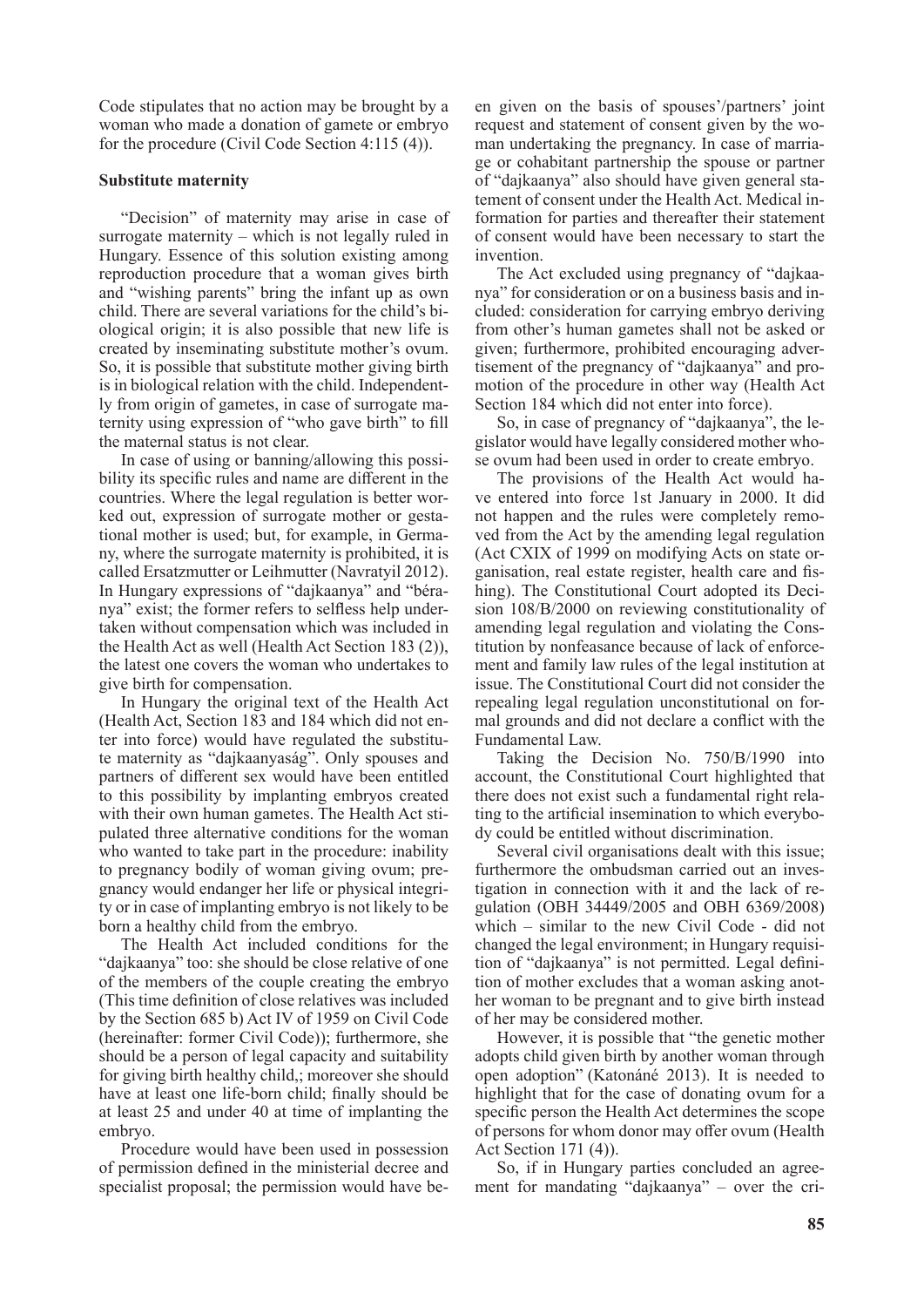minal law consequences and question of validity and enforceability of the contract - "dajkaanya" would be the child's mother legally and her husband would be the father. If the insemination was carried out with human gametes of the "wishing father" (Navratyil uses "wishing parents" under the German "Wunscheltern" (2012), he could not sue for husband's alleged paternity ruled out and establishing own paternity on basis of rules on plaintiff legitimisation arising in connection with appealing against the presumption or on basis of being donor. Furthermore, the "wishing mother" would not be entitled to sue even if her own ovum has been used because of the prohibition to bring an action stipulated for donors. This situation could be solved only through the open adoption (Navratyil 2012).

In several foreign countries reproduction procedure abovementioned exists, but rules of participation are different. It is possible that there is not any biological relationship among the child and "wishing parents"; furthermore, we can find such regulation which allows substitute mother to ensure ovum needed to the procedure. Foreign bibliographies call full substitute maternity when embryo is created with human gametes of "wishing parents". If substitute mother ensures ovum, it is called partial or genetically substitute maternity (Navratyil 2012).

Taking the "mater semper certa est" into account legal rules of maternal status shall be stipulated for both cases when there is biological relationship among the "dajkaanya" and the child and when this kind of relationship does not exist among them. In countries which allow this possibility, the following legal solutions exist for the maternal status. According to one of them, the "wishing mother" shall be considered child's mother without special procedure. Several countries use a control element which is the court in usual: courts control the legality of agreement concluded by the parties and declare the parental status of "wishing parents". The third solution is in connection with the adoption. In the latest case the "dajkaanya" is the child's mother but the "wishing mother" adopts the child after giving birth (Navratyil 2012).

## **Suit for judgement of maternity**

The study has already revealed that maternity is a question which can be decided easily. If the genetic mother and the mother giving birth is not the same person, according to the Civil Code woman giving birth shall be considered the child's mother. For such rare case when mother is not known or her personality is debatable, establishing maternity by way of judicial process is offered by the law.

The Family Act included rules on action for a positive declaration according to which the child – or in case of his death, his descendent – could ask

the court to declare the person designated as mother. Action for judgement of maternity could be initiated by the person who identified herself as mother (Family Act 40 (1)-(2)). The Civil Code includes similar rules on the action for a positive declaration. As a new element – which has been already mentioned in connection with the reproduction procedure – the Civil Code excludes that woman donating ovum or embryo brings action for own maternity.

May courts declare that the woman registered in the birth certification is not the child's mother? In the specialized bibliography it is known as action for a negative declaration. The Family Act did not regulate it, but specialists considered that this kind of action could be initiated as well (Csiky-Filo 2003). The Civil Code regulates separately the action for a negative declaration: the child, or his/ her descendant after the child's death, or the natural mother may bring action requesting the court to establish that the person shown in the registry of births as the mother is not the woman who gave birth to the child, provided that the wrong entry of maternity cannot be remedied by way of an administrative procedure (Civil Code Section 4:116).

## **What are the typical cases of the action for judgement of maternity?**

If the mother is unclear because the woman giving birth has presented other's personal documents or false ones, mother's real identity will be at issue. If the identity becomes clear, registration in birth certification may be remedied by way of an administrative procedure instead of judicial process. If mother's personality is not be arranged by way of an administrative procedure, action for a negative judgement of maternity can be initiated and real owner of the stolen identity card will be the plaintiff.

In case of child exposed or found, fictitious parents will be registered into the birth certification. If the mother occurs for the child, after acknowledging maternity, clarifying mother's identity and circumstances of giving birth and pregnancy (pregnancy book, medical reports and certifications) real mother's data may be registered into the birth certification. If mother's personality is at issue, "supposed" mother will have the right to initiate action for judgement of maternity.

Moreover, establishing maternity by way of judicial process may ensure solution for cases when a mother or a child states that children exchange has happened after giving birth.

# **Rules of bringing suit, respondents in maternity suit and legal effects of any change in maternity**

Civil Codes includes separate rules on maternity suit: on bringing suit by the entitled party in person,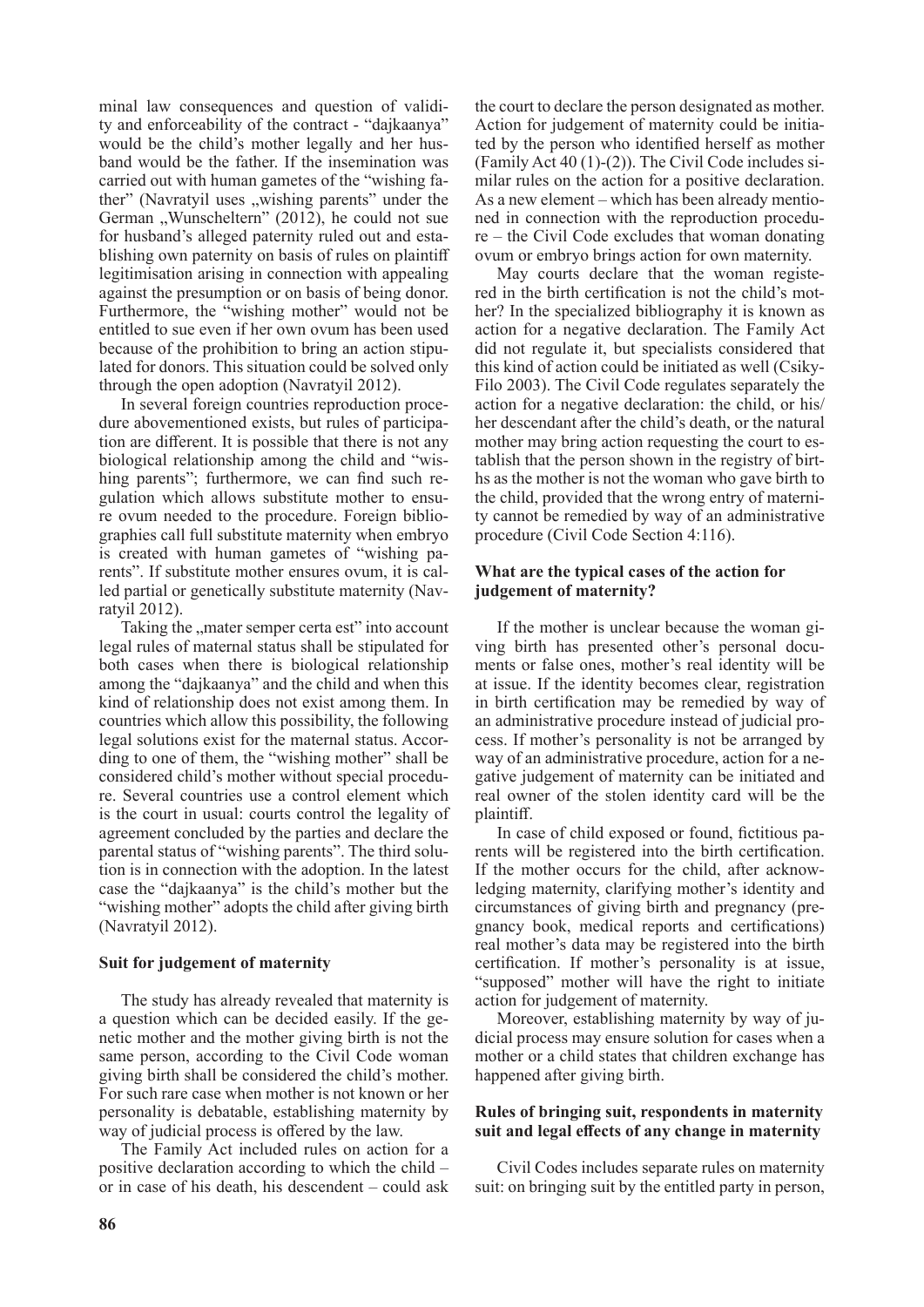respondents in maternity suit and legal effects of any change in maternity. Rules on suit to establish origin are stipulated by the Code of Civil Procedure, but several issues – such bringing suit by the entitled party in person which has been already included by the Family Act - are regulated by the family law. In connection with bringing suit by the entitled party in person it is stated that a minor of limited legal capacity or any person whose capacity in respect of making legal statements relating to descent has been partially limited shall be entitled to bring action with the consent of his/her legal representative. If the legal representative is unavailable for any extended period of time to give consent or refuses to consent, the guardian authority may do so in his stead. If the entitled party is incompetent, the action may be brought in his/her name by the legal representative with the guardian authority's consent (Civil Code Section 4:117 (1)-(3)).

If the plaintiff is the child or his/her descendant, the action shall be brought against the mother or the person shown in the registry of births as the mother. If the plaintiff is the mother, respondent shall be the child or the person shown in the registry of births as the mother. Taking into account that change in maternity status basing on the woman's marriage has an effect on the presumption of paternity, according to the experts, suit shall be brought against the husband whose presumption of paternity may be effected by the maternity suit (Koros 2007). So, the Civil Code stipulates that the husband who is to be considered the father of the child by way of presumption based on wedlock shall also be named as defendant in the action. If the party against whom the action is to be brought is no longer alive, the guardian appointed by the court shall be named as the defendant in the action

(Civil Code Section 4:118 (1)-(4)).

According to the Civil Code if descent results from a reproduction procedure, maternity may not be established by way of judicial process against a woman who made a donation of gamete or embryo for the procedure.

In connection with the event of any change in maternity, the Civil Code stipulates that the child shall have the option to decide to take up the name of his/her biological mother or to keep his/her existing surname (Civil Code Section 4:118 (5)).

# **Effect of results of maternity suit on paternal status**

By changing maternal status in the maternity suit, paternal status may change as well if the presumption of paternity bases or based on the woman's marriage (her subsequent wedding). If the women registered into the birth certification is not be considered the child's mother, presumption of paternity basing on mother's marriage or (subsequent wedding) shall not be applied. In an averted position, if maternity is declared by the way of judicial process, mother's marriage will create presumption of paternity against the husband.

In my opinion – theoretically – change in paternal status may occur in case of presumption of paternity which is based on perfect statement of paternity because this kind of statement shall include the mother as well; man has made statement of paternity for a child given birth by a defined person.

Furthermore, mother's consent is needed to the perfect statement. If the court declares in final judgement that the woman registered in the birth certification is not the child's mother, it may have effect on presumption of paternity basing on the perfect statement of paternity.

# **Conclusion**

- 1. Studying the subject, it was proved that the principle of "mater semper certa est" does not seem to be unequivocal in every case.
- 2. The Civil Code makes it clear that the woman giving birth to the child shall be considered the mother of that child – which definition in the past could only be deduced from the legal system. This situation being clear at first sight includes need for further legal development to help life circumstances of people, in particular in connection with creating the legal conditions of giving birth in incognito and permitting substitute maternity.
- 3. In my opinion, in the future legislation's tasks will be to create safe conditions for previous period of giving birth in incognito - not only for following it -for the mother and her child. Give birth in incognito in hospitals shall be ensured taking into consideration that women who want give birth in secret often use false personal documents as solution for these kinds of events because they have not other possibility for hospital care.
- 4. The lack of regulation raises many practical problems: in many cases, women intending to give birth in secret, trying to avoid negative consequences, often use false personal documents, as it is their only chance to receive health care. It can cause further problems in connection with determining the child's origin. This may be solved by institutionalization of anonymous birth, and by rethinking the former bill addressing the issue that has been rejected.
- 5. Further issue in connection with the reproduction procedure to be solved – although the Act CLXXXI of 2005 ensured to lift the anonymous donation of human gametes (ovum) in certain circumstances and to take part in assisted reproduction procedure for single women under certain circumstances – is the regulation of pre-